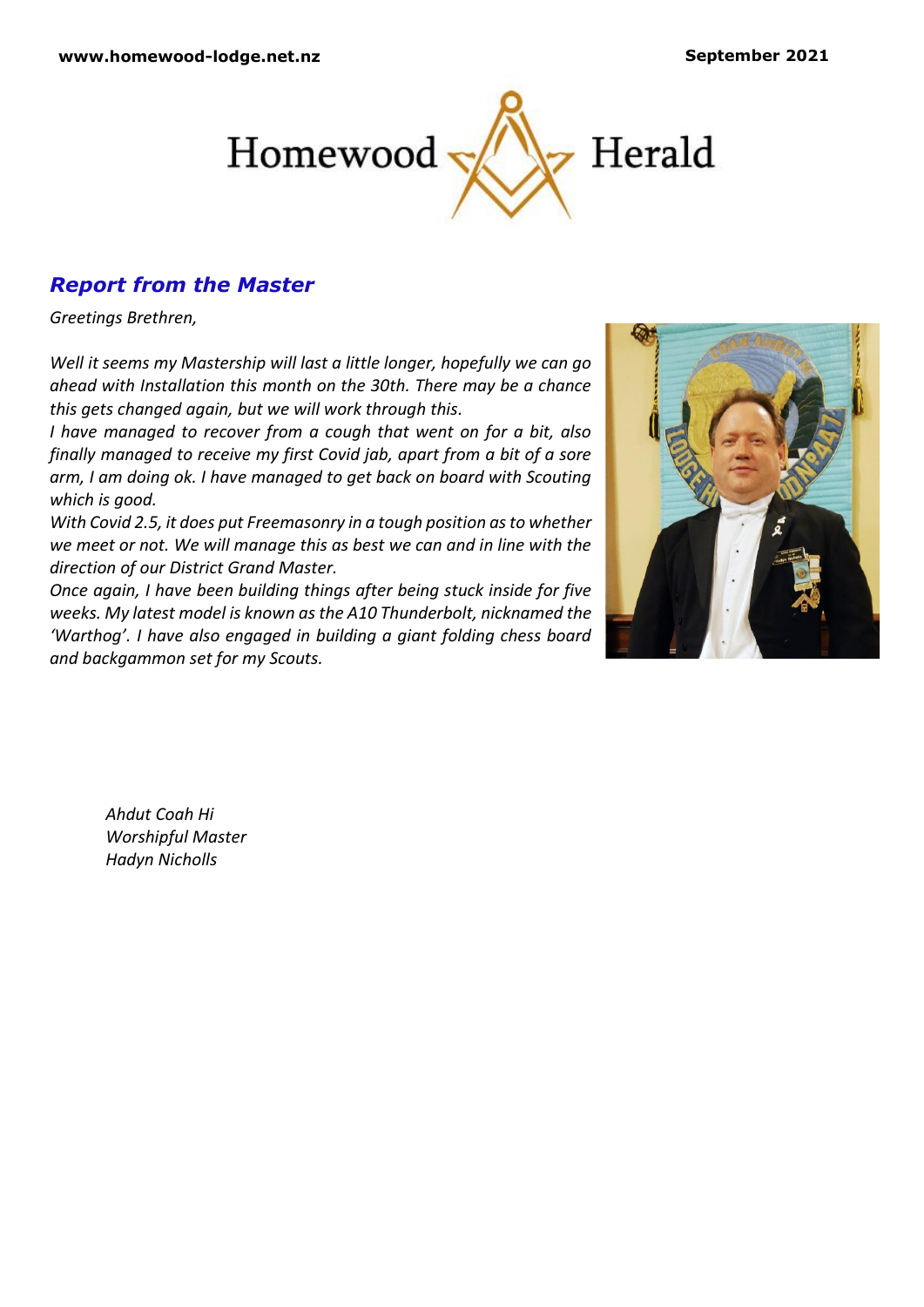

## **Film review: Blinded by the Light**

Blinded by the Light, available on Netflix, is a 2019 British comedy-drama about Javed, a teenager from a very traditional Pakistani family living in Luton, north of London, in the late 1980s. Javed has a gift for writing and a keen interest in music and one day wants to become a writer. However, his father is very strict and wants him to study for a profession, such as law or accounting. Javed just wants to pursue his interests and break free from the confines of his strict upbringing.

One day Javed discovers the music of Bruce Springsteen and the lyrics about life's struggles and hardship really appeal to him. At this time his father is made redundant from the Vauxhall factory, so that's extra pressure on Javed to conform to his father's wishes, ie to get a good job and eventually to

enter into an arranged marriage. Javed falls in love with a girl in his class. Shock horror, she's white, and it's an amusing scene when she invites him for dinner to her place where her conservative, middle-class parents just don't know what to do with someone "different" brought into their home. The girlfriend points out that Javed is Muslim and doesn't drink alcohol, but her father still insists that he try a bit of wine. Very awkward.

Anyhow, inspired by Bruce Springsteen, Javed throws himself into his poetry and writing and increasingly goes up against the wishes of his father for him to conform.

This film has various themes: discrimination against non-white communities, young love, Pakistani traditions, the father-son relationship, the father's guilt as he can no longer provide for his family, and lots of great Bruce Springsteen music.

If you're looking for a heart-warming couple of hours with a happy ending, this film is a must-see. *David Ryan*

## **Connecticut Historic Building - 3 Lester Avenue, Pawcatuck (1857)**



At 3 Lester Avenue in Pawcatuck is a two-family Italianate-style house built in 1857. The nomination for the Mechanic Street Historic District lists the building as a Masonic Hall, so it may have been used at some point by Pawcatuck Lodge No. 90. Chartered in 1863, the Lodge met for a time in the Pawcatuck Hotel and later at other locations. For many years the Lodge shared space with Franklin Lodge No. 20 of Westerly, Rhode Island. More recently, the Pawcatuck Lodge merged with Asylum Lodge No. 57 of Stonington and Charity & Relief Lodge No. 72 of Mystic to form Costal Lodge No. 57.

## **Masonic Hall 27 Tuckey St County Cork**

The Masonic Hall on 27 Tuckey Street has been the home of Freemasonry in Cork since 1844. This is an end of terrace seven bay, four storey building with a slate pitched roof. It is believed that the ground and first floors of this building were constructed in c1770 and the top floor was under construction during1924-1925 and opened in January 1926. From the outside this building may seem unassuming but behind the walls lies an interior of vast beauty and history.

Downstairs there are display cabinets containing historic items relating to important events in the life of the Masonic Order including old Masonic aprons, levels and badges from the eighteenth century. One of the levels displayed there was used at the laying of the foundation stone of St



Patrick's Bridge and St Fin Barre's Cathedral. A section of this room is devoted to the Hon Mrs. Elizabeth Aldworth (née St Ledger) the only female ever to be admitted to the Masonic Order. Upstairs the Lodge Room contains stalls and paneling which are over 300 years old having come from the former St Fin Barre's Cathedral. The banners on the walls are the coats of arms of some of the highest ranking members in the Free Masons, those over the stalls belong to present members and those higher up towards the ceiling belonged to members now departed. The figures which surround the large mosaic are the plaster casts used in making the figures of the four Evangelists which surround the west window in St Fin Barre's Cathedral. The Lodge room is used every month from September to May by the seven Lodges which meet in Cork City.